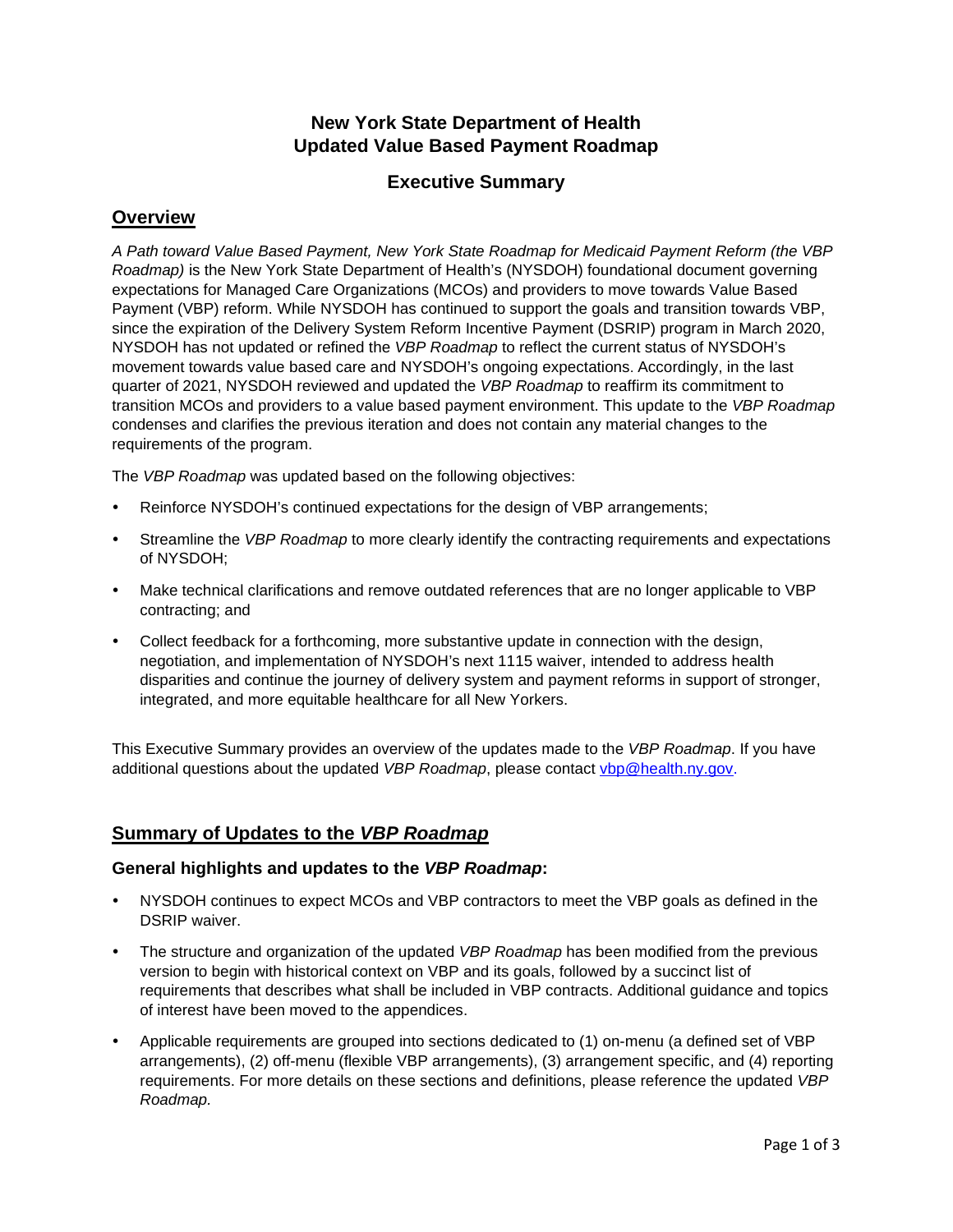- Requirements have been clarified and further defined to accurately reflect the current contracting process. For instance, direct language has been used to summarize the contracting levels and relevant examples have been included for social determinants of health (SDH) interventions.
- Guidelines have been grouped to appear in two areas:
	- o Arrangement specific guidelines are included with the requirement to which they align in the body of the updated *VBP Roadmap.*
	- $\circ$  Guidelines that apply to broad subject matter, such as attribution, have been moved to the appendices.
- The footnotes contain links to the location of relevant resources for easy reference. NYSDOH contact information is also included for any additional questions, clarification, or resources that VBP contractors may need.
- The updates to the *VBP Roadmap* do not require changes to existing VBP contracts, but should be incorporated, to the extent applicable, as new contracts are executed or existing contracts are renegotiated and renewed.

### **Topic specific updates to the** *VBP Roadmap***:**

- **Integrated Primary Care Arrangements**: In this updated *VBP Roadmap*, all references to Integrated Primary Care (IPC) arrangements and associated requirements have been removed. After evaluating overall VBP contract participation, NYSDOH found that standard IPC definitions were not being used. As a result, NYSDOH is reevaluating its data and analytic capabilities to support chronic care and primary care bundles. While this reevaluation takes place, data and analytic support for the chronic care and primary bundles will be suspended. NYSDOH continues to encourage participants to explore innovative primary care VBP arrangements through off-menu options.
- **Managed Long-Term Care Partially Capitated Arrangements**: Managed Long-Term Care (MLTC) Partially Capitated arrangement requirements have been rewritten as guidelines. NYSDOH has concluded that the structure of the MLTC Partially Capitated approach does not reflect current VBP principles. NYSDOH continues to encourage MLTC Partially Capitated plans to build on their VBP efforts and recommends that plans evaluate the outcomes and impacts of their current VBP contracts to make an informed determination about VBP participation. Given the change from requirement to guideline, NYSDOH support for MLTC Partially Capitated quality reporting as of Measurement Year (MY) 2020 has been suspended until further notice.
- **Data Tools**: Links have been added to improve accessibility to available data tools to support VBP contractors, such as the Medicaid Analytics and Performance Portal (MAPP).
- **Innovator Program**: Descriptions of the Innovator Program have been retained in an appendix to highlight the participant accomplishments and reflect the ongoing importance of this model to future VBP design as providers seek to undertake higher risk arrangements with appropriate delegation of management and administrative services.
- **DSRIP:** Programmatically, the goals of VBP reform established through the DSRIP program remain the same, but given the program's conclusion in March 2020, references to DSRIP have been removed except where they are needed for historical context.
- **Member Incentives**: All references of member incentives have been removed from the updated *VBP Roadmap*, as these rules are best addressed in separate federal and NYSDOH guidance.
- **Penalties**: NYSDOH retains its authority to enforce penalties on MCOs that do not meet VBP goals. A description of penalties that align to the prior DSRIP VBP goals for MCOs will remain.